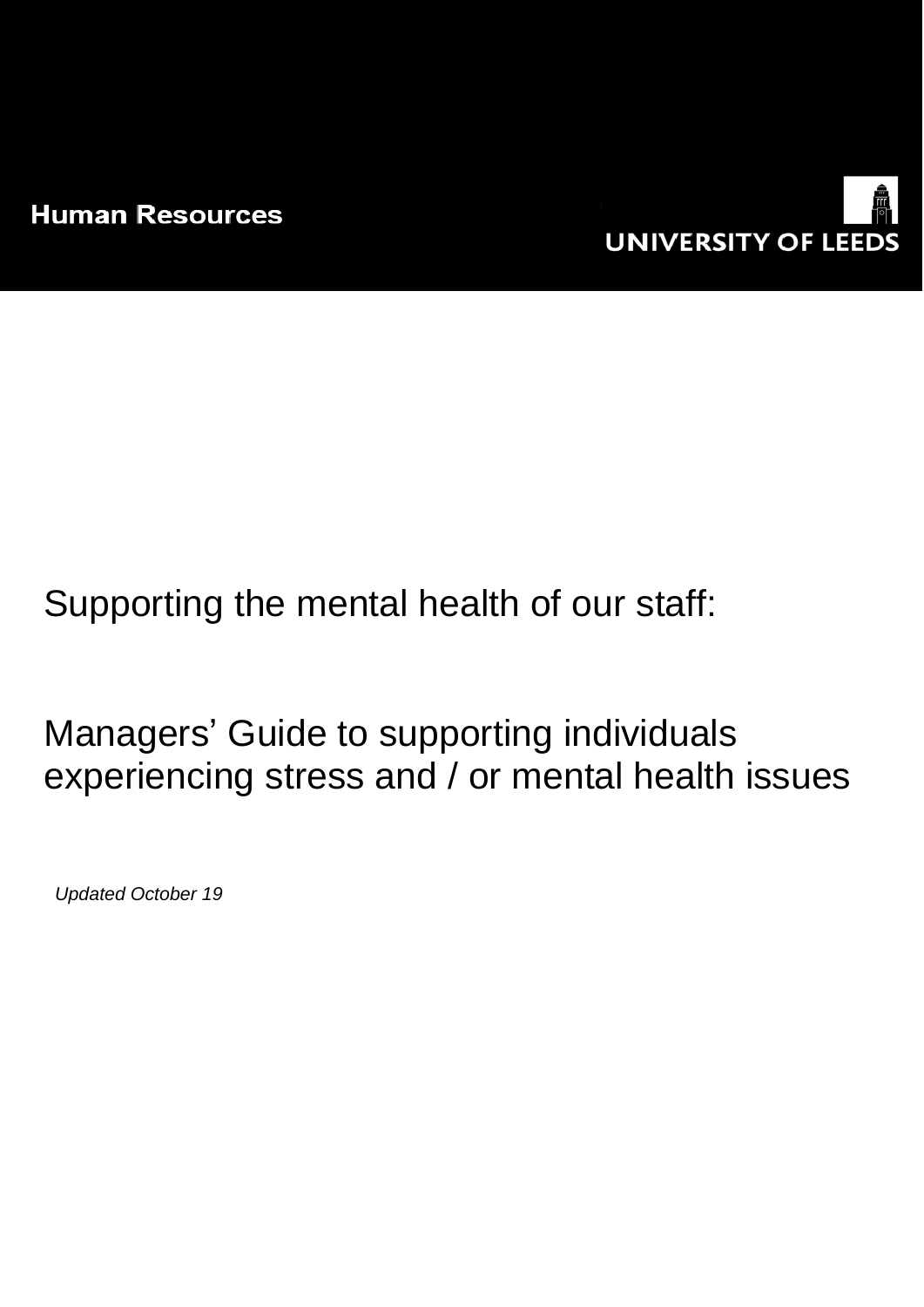#### **Contents Page**

# **1. Introduction 1 2. Scope 2 3. Recognising potential signs of poor mental health 2 4. Responding to concerns / disclosures and assessing risk 3 5. Work-related stress 4 6. Seeking support outside of normal working hours 4 7. Managing and supporting during periods of uncertainty and change 5 8. Managing and supporting an individual after a distressing / traumatic incident in the workplace or related to a colleague 5 9. Managing and supporting an individual with long term mental ill health 6 10. Absence relating to mental ill health 6 11. Supporting the wider team 6 12. Conducting return to work meetings 6 13. Providing support and adjustments 7 14. Seeking support whilst managing mental health issues in team members 7 15. Record Keeping and GDPR 8 16. Confidentiality 8 17. Other considerations: 8 18. Sources of information and Support 9 19. Reference / Related documents 11 20. Appendices 11 Appendix 1 - Glossary 12 Appendix 2 - Managers do's and don'ts 13 Appendix 3 - Signs and symptoms of stress and mental ill health 14**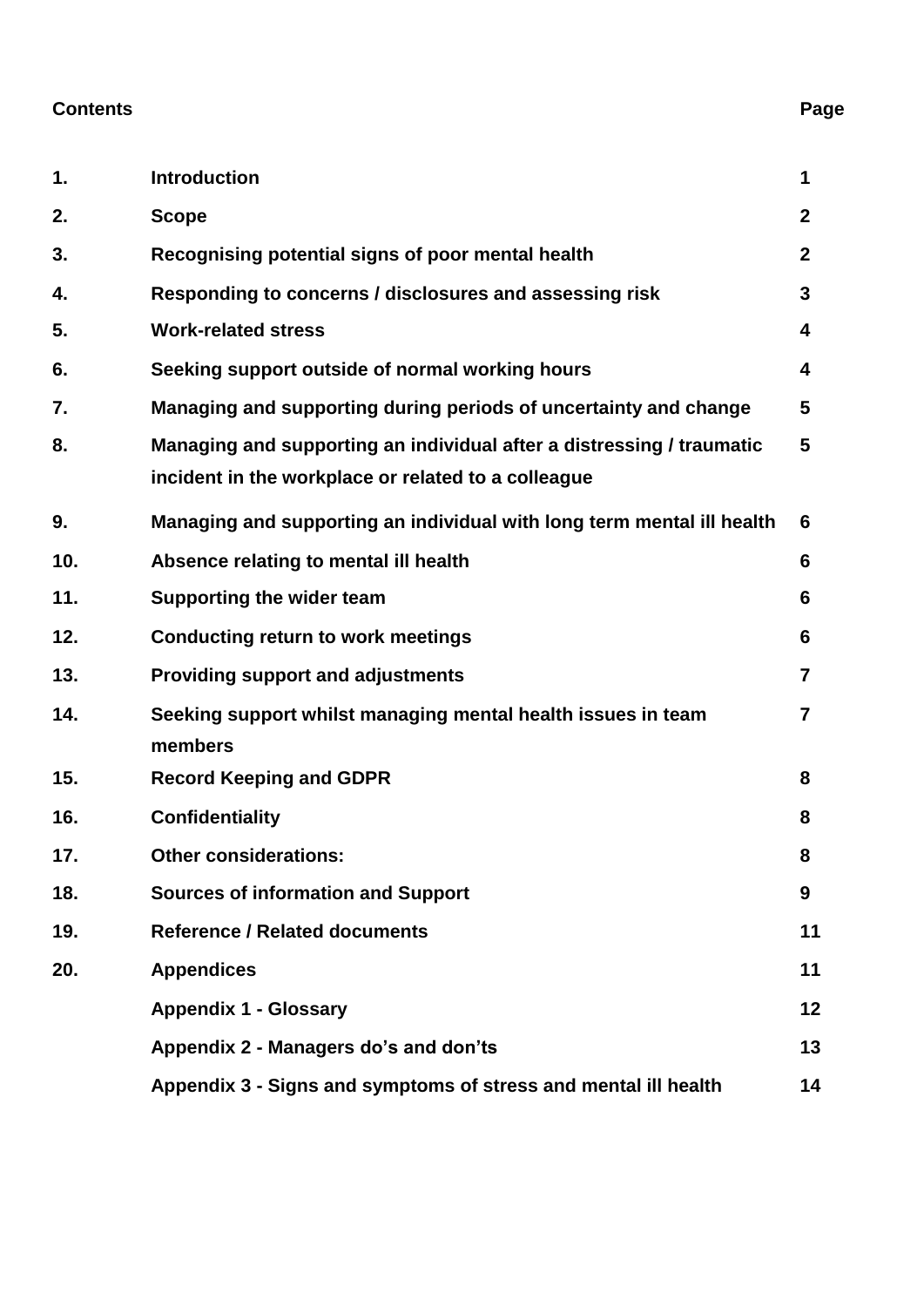#### **Managing and supporting individuals experiencing stress and / or mental health issues.**

### **1 Introduction**

We recognise that our employees are our most valuable asset and are committed to providing an environment that supports their mental health and wellbeing. We aim to achieve this by promoting a culture where everyone feels able to have a conversation about their mental health and wellbeing without being judged, in the knowledge that they will be offered support. The *Leadership Excellence Behaviours Framework* seeks to create a healthy and inclusive environment which enables everyone to thrive and defines the behaviour required to support this aim.

The World Health Organisation defines good mental health as:

"A state of wellbeing in which the individual realises his or her own abilities, can cope with the normal stresses of life, can work productively and fruitfully and is able to make a contribution to his or her own community".

Mental illness can be defined as a condition that impacts a person's thinking and feeling or mood such that it affects their ability to relate to others and function on a daily basis. Mental health and wellbeing, like physical wellbeing is on a spectrum and can fluctuate, sometimes it is good and other times it is not. Everyone irrespective of age or background is on that spectrum and from time to time life events may impact to an extent where their mental health is affected. This does not necessarily mean the person has a medically diagnosed condition but may mean that they will need some support for a period of time to help them to cope with the situation.

Although the incidence of mental health problems is very common, there remains a stigma and a reluctance to talk about them. People are more likely to discuss a physical health issue but prefer to remain silent where the issue relates to their mental health, for fear of being judged or treated differently. This means that the individual may not receive the necessary support when they need it and is why managers have an important role to play.

This Guide aims to:

- Highlight the potential impact stress and mental ill health can have on individuals in the workplace.
- Raise awareness of the potential warning signs that may indicate there are concerns for an individual's mental health and wellbeing.
- Clarify how, as a manager / leader you can respond to concerns about mental wellbeing and identify appropriate support.
- Provide guidance on what to do where aspects of work are cited as contributing to, or causing stress.
- Enable managers to support individuals with long-term mental health conditions, and to identify and consider reasonable adjustments as per the Equality Act 2010.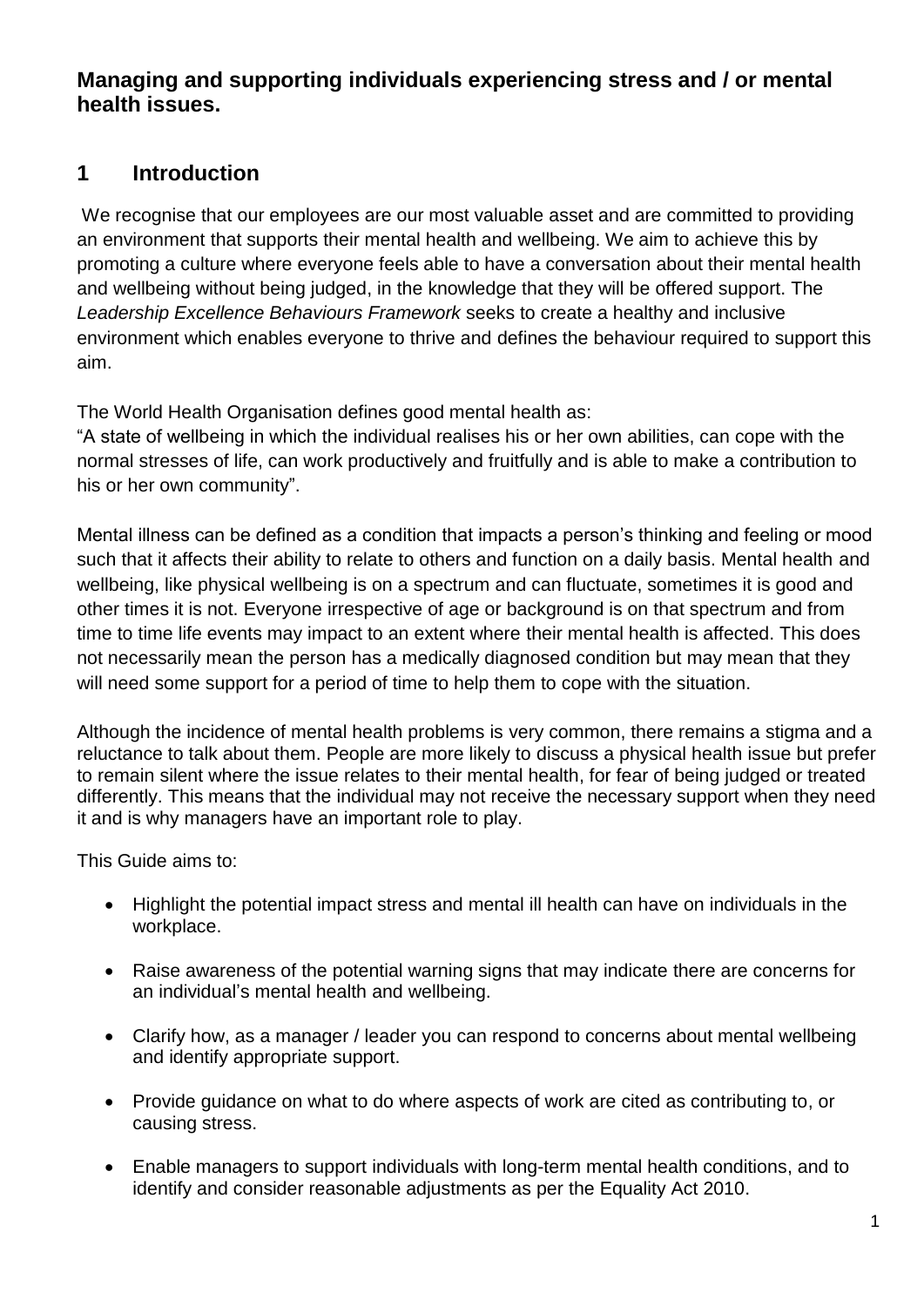## **2 Scope**

This guide applies to all University leaders and managers who may be required to support and manage team members who are experiencing difficulties, whether personal or professional, that are impacting on their mental health and wellbeing at work.

### **3. Recognising signs that a member of your team may be experiencing poor mental health.**

The sooner you become aware of an issue the better, as early intervention will allow exploration of any support that may be necessary, and may prevent the situation from worsening. It is much easier to spot potential difficulties when you know your team well, as you will be more likely to recognise changes in behaviour or performance that may indicate they are having difficulties. For example you may notice changes in mood, level of engagement, interaction with colleagues, or changes in appearance, or level of attendance. Refer to the table in Appendix 3 for more details. Being approachable and having a good managerial relationship with your team also means that they will be more likely to approach you to discuss any difficulties.

There are a number of ways to build good working relationships with your team including through day to day interactions, regular catch ups and team meetings. Having regular communication is important particularly during periods of uncertainty, when changes are occurring at work, or where the individual may be dealing with changes in their personal circumstances. A colleague returning following a lengthy absence for instance may have lost confidence or be concerned about the impact of any changes on their role. In this case it may be helpful to consider whether a phased return to work would be a helpful way to re-integrate the individual back into the workplace. Further details about types of support can be found in Section 11.

It doesn't matter whether the issues are personal or professional or a combination of both; if they are affecting the individual's health and wellbeing to the point where it is impacting on them at work it will need to be explored.

It is important to remember that everyone's mental health fluctuates in response to day-to-day events and there will be occasions where specific events may impact and result in an occasional "off day".

Where the "off days" become frequent or there are other noticeable sustained changes in behaviour and / or performance, you should discuss your concerns privately with the individual as soon as possible. Similarly if a colleague has raised substantiated concerns about a team member you will need to follow up. Remember even where you consider you have a good relationship with team members the issues may be so sensitive that the individual may not wish to disclose details and if that is the case you will need to respect their wishes. You should however try to find out the impact the issue(s) is having in the workplace and whether there is anything you can reasonably do to support the individual.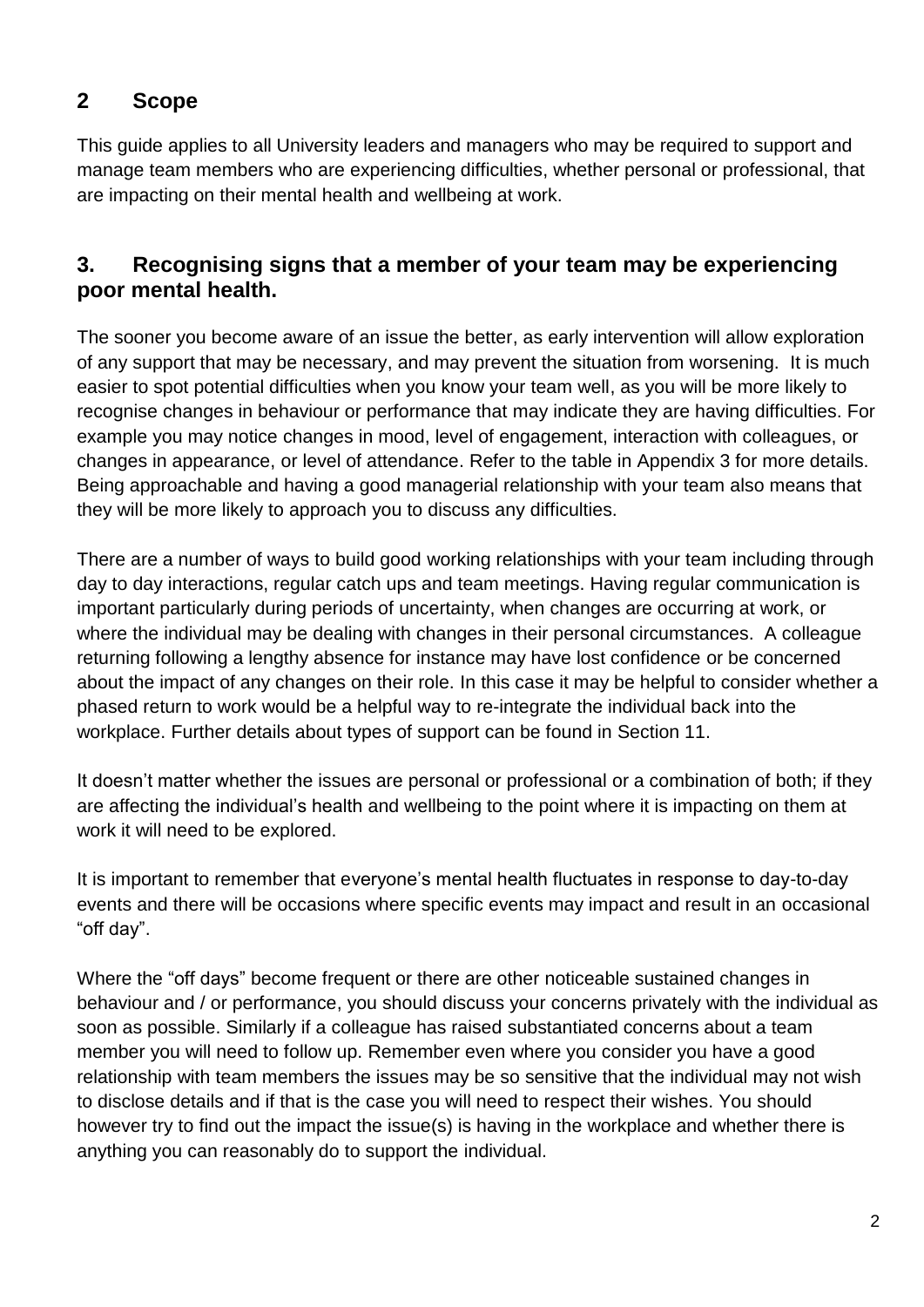## **4.0 Responding and Assessing Risk**

### **4.1 Is there an immediate risk of harm?**

Where the nature of the disclosure or concern is such that you believe there is an immediate risk that the individual may harm themselves or others you will need to determine the best course of action and ascertain whether the person has a support plan in place.

If the person has expressed suicidal thoughts or feelings please see separate guidance 'Guidance for Managers: staff expressing suicidal thoughts'. If you are able to, have a conversation with the individual that may help to establish whether there is a genuine risk of harm or whether comments were taken out of context. If that is not the case, it may be necessary to refer the person to their GP for an urgent appointment or alternatively to contact Social Services or attend the nearest Accident & Emergency Department as a matter of urgency.

If you are unsure of how to deal with the situation you can seek advice from Human Resources, Occupational Health or Staff Counselling and Psychological Support Service (SCPSS). Please refer to section 17 for further details.

## **4.2 No immediate risk of harm**

Where you believe there is no immediate risk of harm but that the individual is facing some difficulties you should arrange to meet privately to discuss the issues with them.

Remember you are not expected to be an expert on mental health or to be able to solve the problem, but you should provide reassurance that you are there to listen and consider what support can be offered. You should avoid making assumptions about what the individual might need and allow them to explain how the issue is affecting them, for example is it affecting their relationships with colleagues or their ability to do any particular aspects of their role. They may need to speak to or make an appointment to see their GP. You may need to discuss potential options with Human Resources who may suggest you arrange a referral to Occupational Health, or that you direct the person to the Staff Counselling and Psychological Support service. Every situation will be different and will require careful consideration.

## **4.3 Potential routes of disclosure / discovery include but are not limited to:**

- The individual may unexpectedly disclose information in a one to one discussion.
- You notice cumulative changes in the individual's behaviour and / or performance at work.
- Another member of the team raises a concern about their colleague.

Please refer to Appendix 2 which provides a reference point to the type of issues and symptoms that might be evident when an employee is struggling with mental health-related concerns.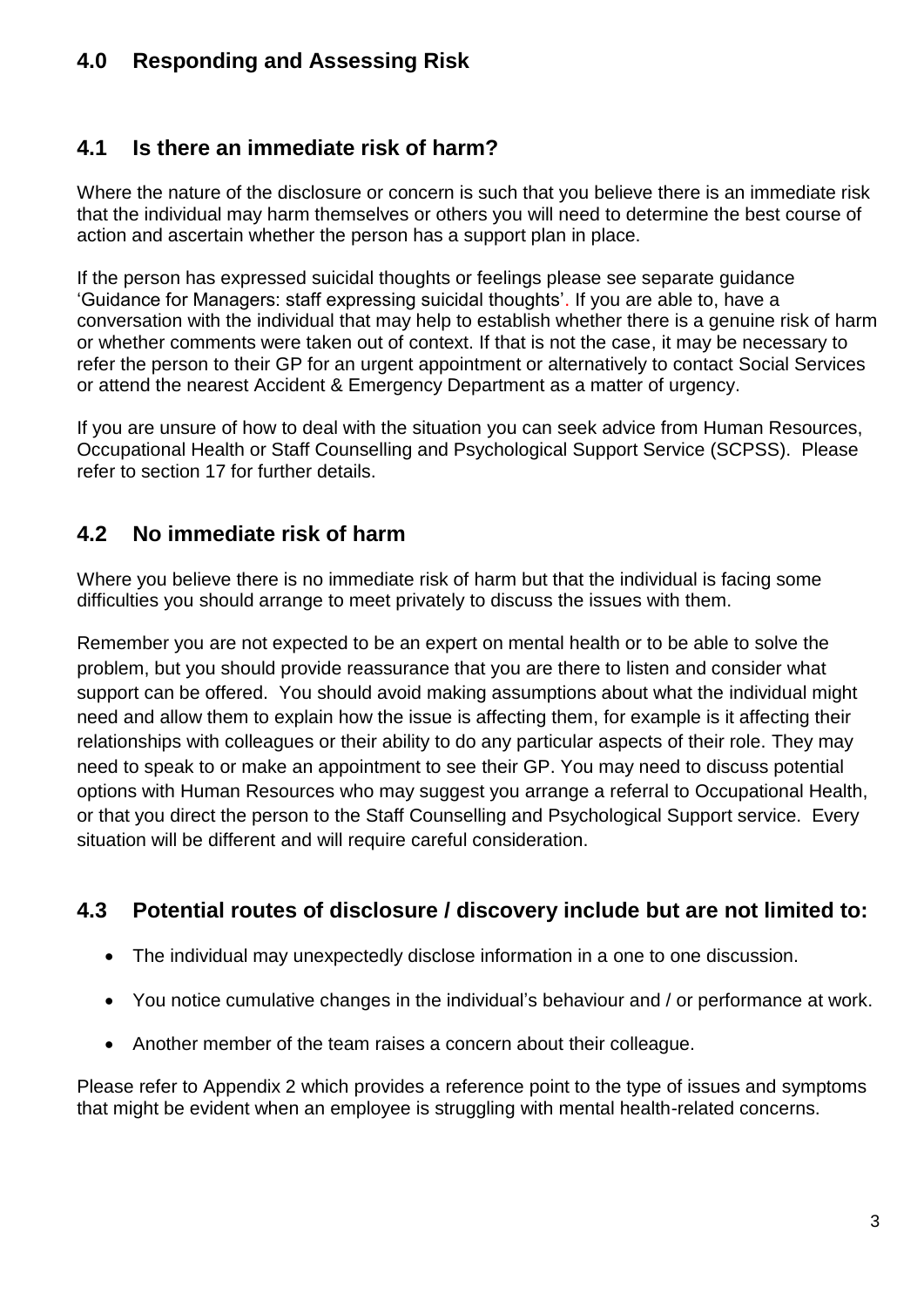## **5.0 Work-Related Stress**

The University has a duty to prevent injury to health from work-related stress and it is important for managers to act quickly where work-related issues are identified as impacting on an individual's mental health. It is possible that work-related stress can trigger an episode of mental ill health in someone who has otherwise been successfully managing an underlying mental health condition.

Whether an individual experiencing stress develops a mental health problem or their existing mental health condition becomes exacerbated by stressful events at work, you as their manager will need to discuss the situation and arrange for appropriate support. Where stress is one part of a wider mental health issue, you will need to address any workrelated aspects alongside any longer term health issues and seek relevant advice from HR and Occupational Health.

You may need to arrange for a stress risk assessment to be undertaken or facilitate a referral to Occupational Health. You may also need to complete a stress management action plan which can be used to support other interventions such as staff counselling. [The Managing Work](https://hr.leeds.ac.uk/downloads/file/47/managing_work_related_stress_policy)  [Related Stress Policy](https://hr.leeds.ac.uk/downloads/file/47/managing_work_related_stress_policy) and further information about managing work related stress can be found on the Health [and Safety Executive website.](https://www.hse.gov.uk/)

### **6. Seeking support outside of normal working hours**

If an issue is brought to your attention outside of normal office hours then it is important that you assess the situation carefully. The University does not endorse or encourage managers to provide mental health support/contact out of hours, as such arrangements could in fact leave the member of staff more at risk. Our guidance to staff makes it clear that outside of the normal hours of work, they should refer directly to external services that are provided by professionals equipped to do this.

If a member of your team has made contact with you outside of working hours then it is important that you raise this with them in an appropriate way when back in working hours. You can talk to them about talking to others (maybe a partner/relative or friend) and remind them of the support that is available in the Staff Guidance, which suggests that outside of work they can make contact with a number of external agencies including:

- GP service, Accident & Emergency
- NHS on 111 (England) or NHS Direct 0845 46 47 (Wales)
- The Samaritans on Freephone 116 123 service available 24 hours a day,

We recognise that this may have an impact on you and you may wish to seek support for yourself by contacting your line manager or Human Resources when you are back at work.

There are occasions where arrangements may need to be in place out of hours, or when individuals are working away from the campus. In these circumstances it is important that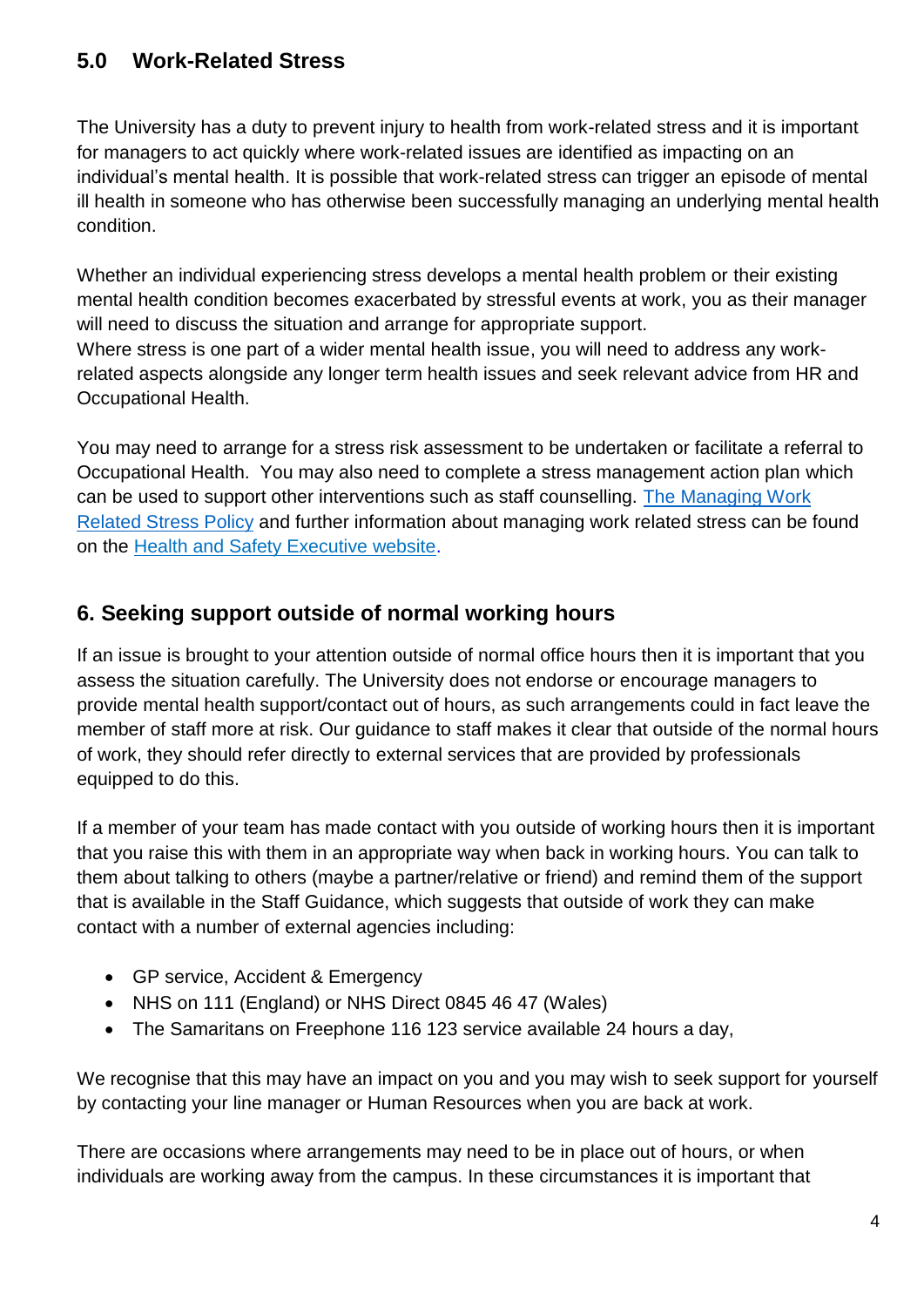arrangements are put in place as part of the planning process for such activities. For example if an individual is engaged in university business outside of the UK – then they should be signposted to contact the University Security team for support out of hours

If the incident is related to, or involves a student: Please contact the student counselling service (See section 17).

## **7. Managing and supporting individuals during periods of uncertainty and change**

Managers play a key role in supporting the day-to-day wellbeing of team members particularly when dealing with uncertainty and or significant change(s). Whilst the circumstances impacting on the team may be outside of your control, how you manage and support your team to deal with them is within your control.

Arranging regular meetings and communications to update the team on any developments is key to ensuring team members understand what is happening, and the reasons why it is happening. Managers should be as clear as possible about the potential impacts and honest about any challenges they anticipate. They will need to observe how the team reacts and be vigilant to spot signs of anyone who may be struggling to accept / adapt to the changes, to ensure they are supported and the matter does not become a source of anxiety for them. Where concerns are raised they should be addressed as quickly as possible.

Remember that HR will normally be involved in supporting changes and they should be your first point of contact for advice and guidance. Details of other support sources- including Staff Counselling and Psychological Support Service and Organisational Development and Professional Learning - can be found in section 17 of this Guide.

## **8. Managing and supporting your team**

There may be occasions where you are required to support team members and manage your own feelings following a traumatic, distressing incident related to work. In some cases you may be the person giving the news to your team. This will hopefully be very rare but in the event of a tragic accident involving a colleague, or where a colleague dies either unexpectedly or after a period of ill health, it will have an impact on the wider team.

Whilst you can plan for practical work implications you cannot easily anticipate the impact an incident like this will have on the team members or indeed on yourself. It is important to ensure you and your team have time to digest and reflect on the news and to ensure where appropriate support from Staff Counselling and Psychological Support Service is available.

Individual reactions will differ and will depend on a number of factors including how well they knew their colleague, and how shocking the incident. You may need to allow some time for the team to reflect and digest what has happened, either as a collective or as individuals. Some may prefer to quietly contemplate the news, others may prefer an opportunity to discuss what has happened with their colleagues.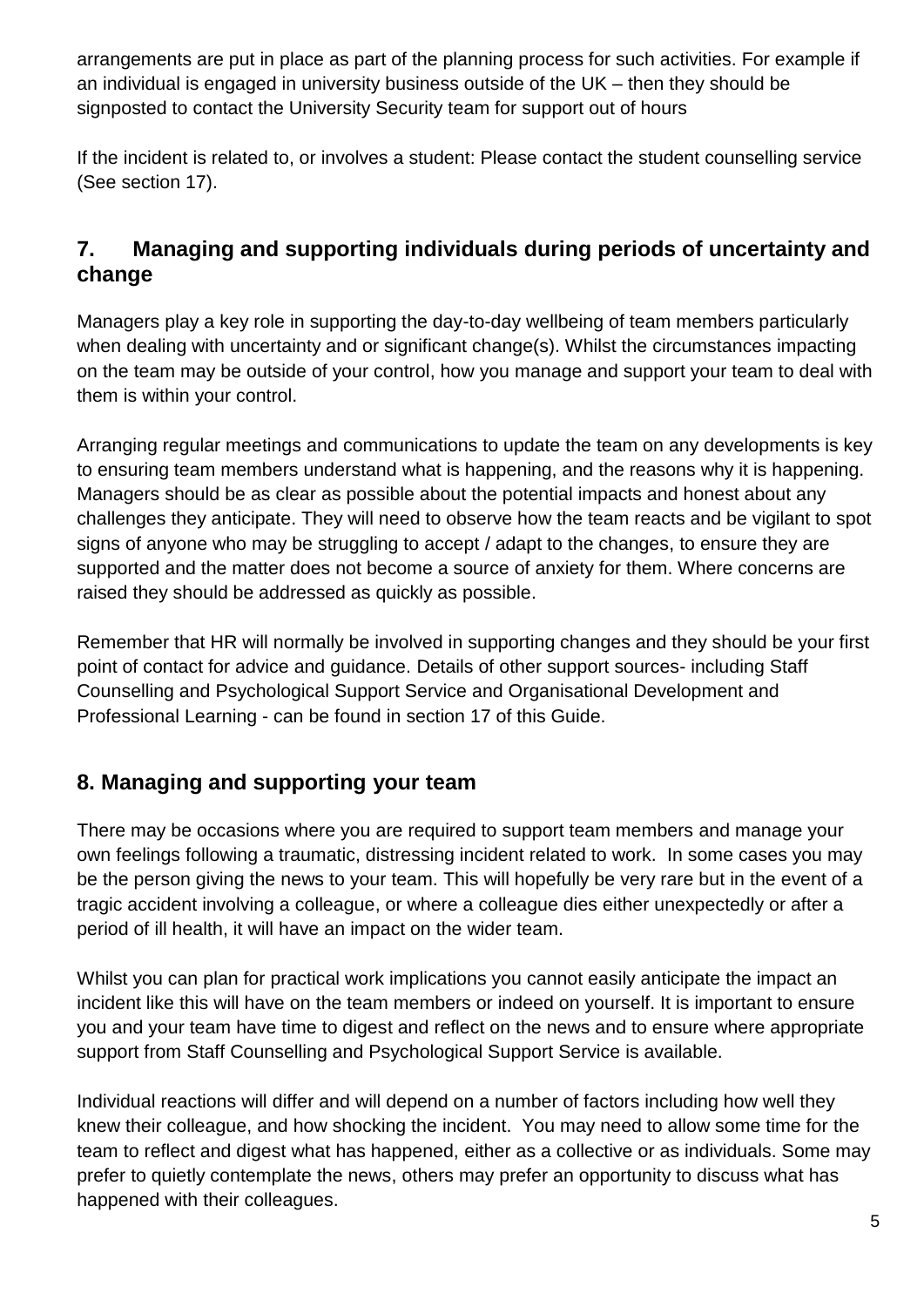### **9. Managing and supporting individuals with long-term mental health conditions**

Where the mental health condition has a long-term (typically lasting or expected to last for more than 12 months) adverse effect on the individual's ability to carry out normal day to day activities the provisions of the Equality Act 2010 are likely to apply. Where this is the case you will need to consider reasonable adjustments (see glossary at Appendix 1 for the definition). The type of adjustment will vary depending on the health issue and the impact on the individual's role. Please refer to Section 13 for further details.

## **10. Absence relating to mental ill health**

Sometimes individuals experiencing mental health issues may need to be absent from work. This may be because they are too ill to be at work or be because their medication means that they cannot carry out their duties safely. Their absence should be managed supportively in accordance with University policy (See [HR Website](https://hr.leeds.ac.uk/downloads/38/sickness_absence) for details). Your role as manager will be to consider and agree appropriate level of contact during a long-term absence to ensure the individual feels adequately informed and supported. You should also agree how much information (if any) the individual wishes you to share with their colleagues. Depending on the health issue and the length of the absence you may also need to liaise with HR to discuss the value of arranging a referral to Occupational Health or to explore potential adjustments that may facilitate the individual's return, for example a phased return. For more information visit the HR [website.](http://hr.leeds.ac.uk/)

## **11. Supporting the Wider Team**

You will need to consider the impact if any that the situation has had on the wider team, for example if they have witnessed the person in distress and this has affected them. You may not be at liberty to share much information with the team, as what you do share will need to have been agreed with the individual. If the person has consented to disclosure of the health issue and if the condition is complex and not widely understood, team members may also benefit from support and / or training to equip them with the information they need to be able to effectively support their colleague in the future.

## **12. Conducting return to work interviews**

You should arrange to conduct a 'return to work' interview to discuss the individual's health and any support that may be required. You should also explore whether any physical health issues may be having a negative impact on an employee's mental health and wellbeing. Where the individual is managing a long-term health issue it may be useful to agree an action plan which can be used to support the individual in the future. Please speak to your HR contact for further details.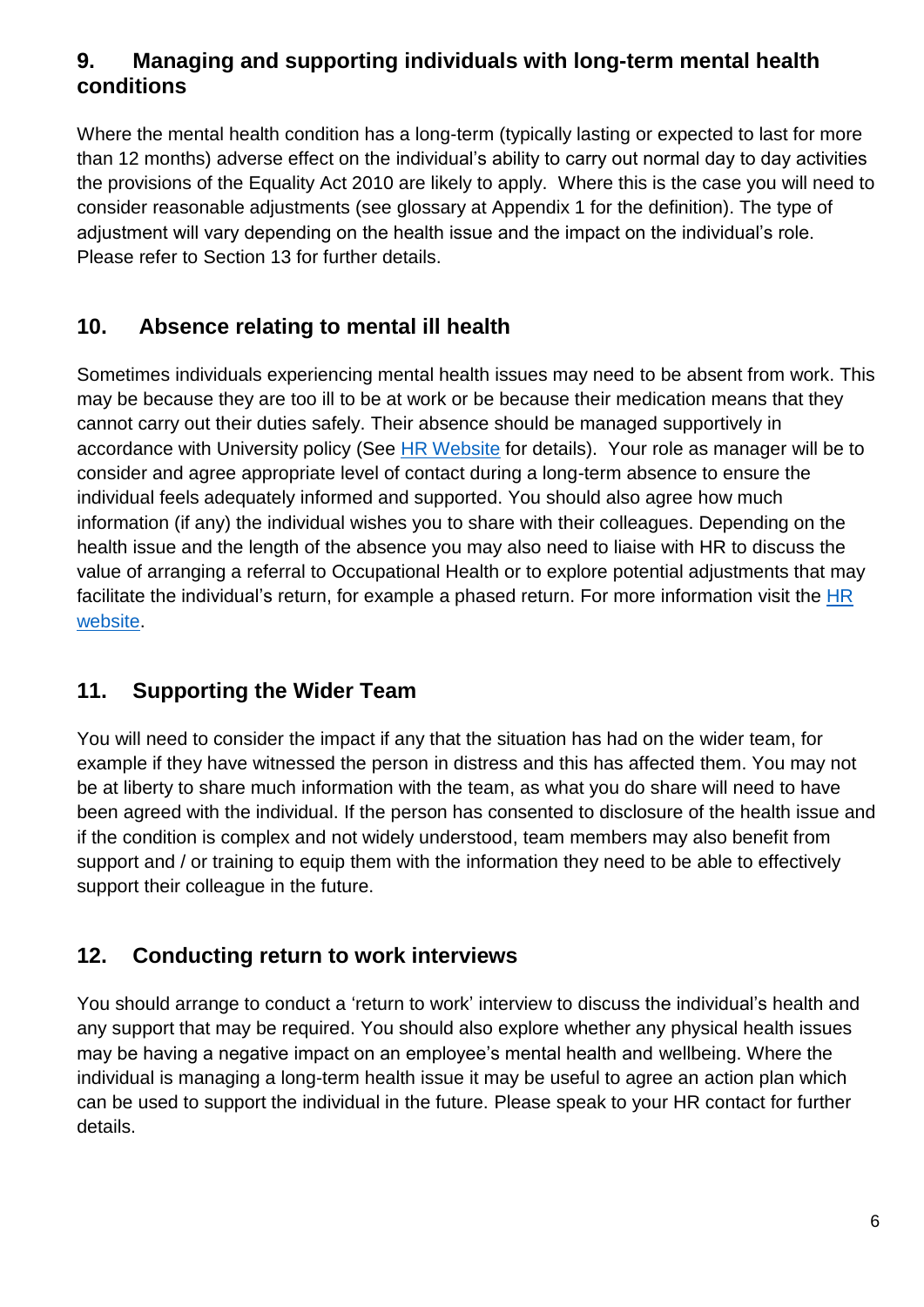## **13. Providing support and making adjustments**

Should you require any advice or support then please contact your HR Team who will be able to provide guidance on the type of adjustments and support that are possible. Some cases may require input from Occupational Health but others may require simple practical steps that are relatively quick to implement for example:

- Flexible working hours, such as different start / finish time.
- A temporary change to work location.
- An option to work from home occasionally where business requirements allow.
- Providing equipment for example a light box.
- Phasing an individual's return following a long -term absence.
- Adopt a flexible approach in relation to attendance at medical appointments.

In some circumstances it may be necessary to consider temporary or in some cases permanent changes to an individual's role. In both cases this should only be done in consultation with HR as the resulting change may have an impact on contractual arrangements, including the grading of the post:

- Reallocation of certain tasks.
- Change to job description.
- Change to objectives.
- Change aspects of role that may trigger / exacerbate mental health condition.

There may be occasions where specific support is necessary for a specific period of time- for example following a return from lengthy absence the individual may find it helpful to have:

- More regular supervision / additional management support.
- Additional training, coaching.
- Support from a buddy or mentor.
- Mediation.
- Professional support e.g. support from the Staff Counselling and Psychological Support service.

The combination of support required will vary depending on the individual, their role and the issue they are dealing with. You should not make assumptions about what they may or may not need and should be guided by the individual as they are best placed to know how the condition is affecting them and what support would be most beneficial. In the case of a long-term absence you will need to consider whether the person has a disability and whether it is necessary to consider reasonable adjustments. You should seek advice and guidance from Human Resources before deciding on the best course of action.

## **14. Seeking support whilst managing mental health issues in team members**

We recognise that managing and supporting staff dealing with very sensitive, complex issues can be challenging and potentially upsetting or emotive, particularly if it is a subject that is personally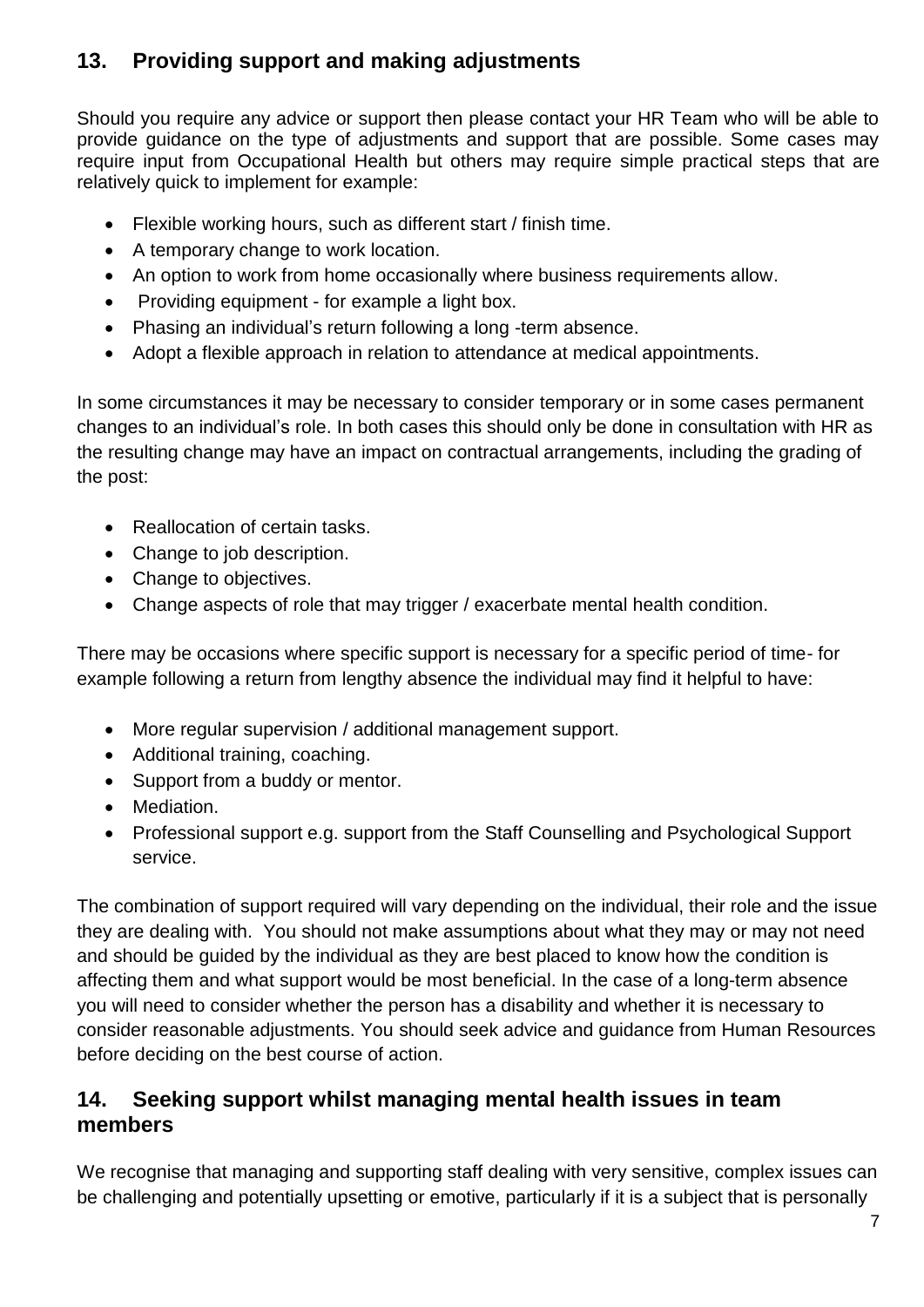sensitive. If this is the case, you should in the first instance talk matters through with your own manager. You may choose to seek confidential advice from HR or from your wider support network without breaching confidence. You may also wish to contact the Staff Counselling and Psychological Support service as they are available to help managers and staff in dealing with any psychological and interpersonal challenges associated with their role.

## **15. Record Keeping and General Data Protection Regulations (GDPR)**

Information relating to health and potentially disability is personal sensitive date and will be processed in accordance with GDPR. Refer to the staff privacy notice for further details (Staff [Privacy Policy\)](http://www.leeds.ac.uk/secretariat/documents/staff_privacy_notice.pdf)

## **16. Confidentiality**

Whilst you should endeavour to maintain confidentiality as far as possible you cannot provide a blanket guarantee that information will not be shared at all as it may be necessary in the interests of supporting the employee's health and wellbeing to refer to Human Resources or a senior manager. For example where you believe significant role changes are required, there is a risk the individual may harm themselves or others, or has committed a crime.

## **17. Other Considerations**

## **17.1 Involvement in Conduct, Capability or Grievance processes**

Where a member of your team is the subject of an investigation or is required as a witness in an investigation process you should ensure they understand what is involved and that they are prepared and able to cope with the situation. If the individual is finding it particularly difficult, you may need to encourage them to seek support from the Staff Counselling and Psychological Support service.

## **17.2 Other Health-Threatening Behaviours**

Where it becomes apparent that the individual may be behaving in a health-threatening way, such as alcohol or substance abuse, diet / eating disorders, self-harm that is affecting their performance and overall health and safety in the workplace, you may need to signpost to other professional services and or seek further advice from HR (for example, regarding how to broach the conversation with the individual if they have not made any disclosure). Details of internal and external support can be found in the appendices.

Where it is apparent that the individual may be using drugs or alcohol to manage their situation you should refer to the relevant policy and if necessary contact HR for further advice.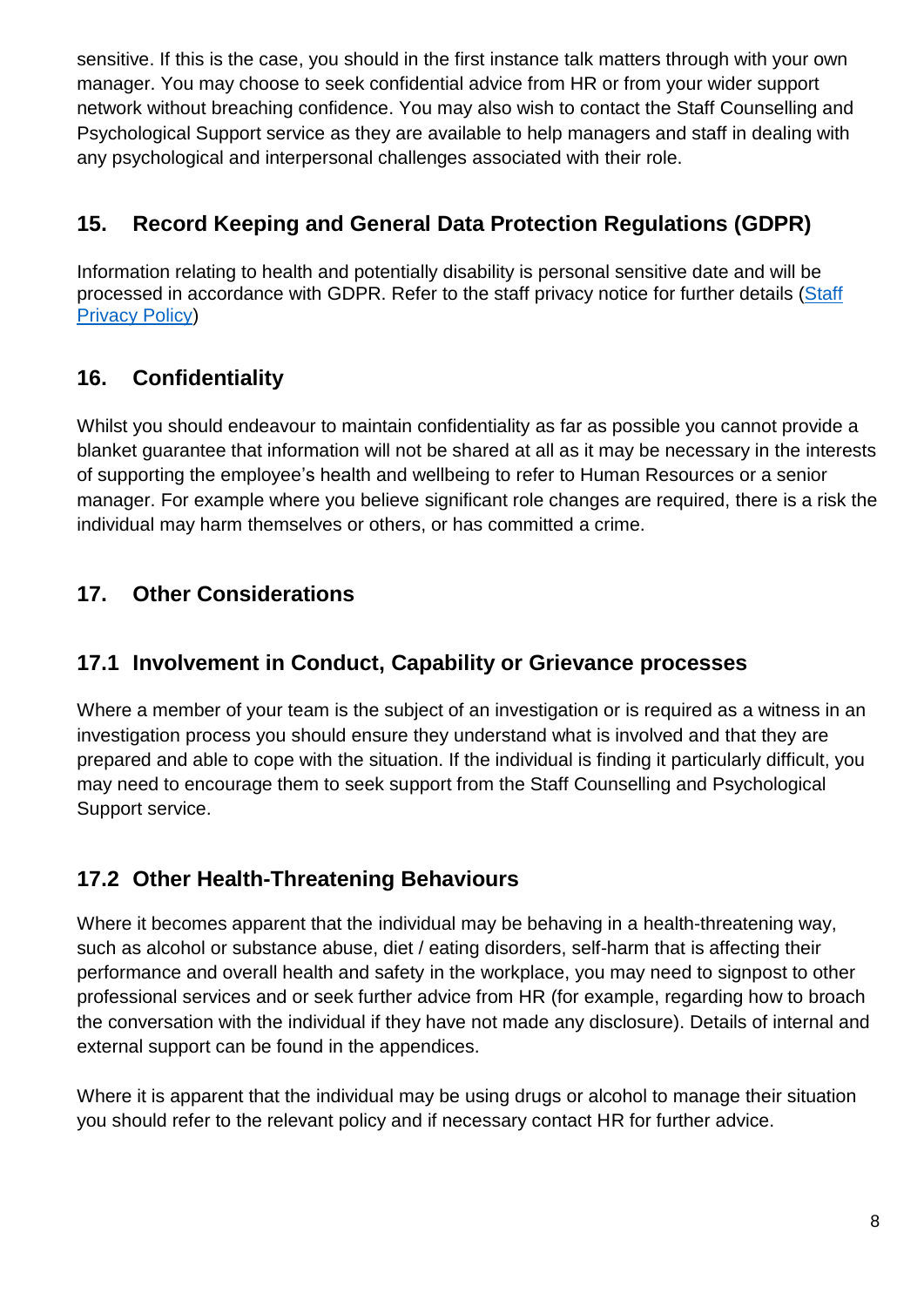## **18. Sources of information and support**

#### **Useful contact details / How do I access help**

| <b>Email</b>   | <b>Telephone</b>                                                                                                                                                                                                   | Link                                                                                                                                                                                                    |
|----------------|--------------------------------------------------------------------------------------------------------------------------------------------------------------------------------------------------------------------|---------------------------------------------------------------------------------------------------------------------------------------------------------------------------------------------------------|
| hr@leeds.ac.uk | 0113 343                                                                                                                                                                                                           | <b>HR Contacts</b>                                                                                                                                                                                      |
|                | 4146                                                                                                                                                                                                               |                                                                                                                                                                                                         |
|                |                                                                                                                                                                                                                    | staff counselling                                                                                                                                                                                       |
|                |                                                                                                                                                                                                                    | website.                                                                                                                                                                                                |
|                |                                                                                                                                                                                                                    |                                                                                                                                                                                                         |
|                |                                                                                                                                                                                                                    | Occupational                                                                                                                                                                                            |
|                |                                                                                                                                                                                                                    | Health website.                                                                                                                                                                                         |
|                |                                                                                                                                                                                                                    | <b>Health and safety</b>                                                                                                                                                                                |
|                |                                                                                                                                                                                                                    | website.                                                                                                                                                                                                |
|                |                                                                                                                                                                                                                    |                                                                                                                                                                                                         |
|                |                                                                                                                                                                                                                    | <b>Equality website</b>                                                                                                                                                                                 |
|                |                                                                                                                                                                                                                    |                                                                                                                                                                                                         |
|                |                                                                                                                                                                                                                    | <b>ODPL</b> website                                                                                                                                                                                     |
|                |                                                                                                                                                                                                                    |                                                                                                                                                                                                         |
|                |                                                                                                                                                                                                                    |                                                                                                                                                                                                         |
|                |                                                                                                                                                                                                                    |                                                                                                                                                                                                         |
|                |                                                                                                                                                                                                                    | <b>Security website</b>                                                                                                                                                                                 |
|                |                                                                                                                                                                                                                    |                                                                                                                                                                                                         |
|                |                                                                                                                                                                                                                    |                                                                                                                                                                                                         |
|                |                                                                                                                                                                                                                    |                                                                                                                                                                                                         |
|                |                                                                                                                                                                                                                    |                                                                                                                                                                                                         |
|                |                                                                                                                                                                                                                    |                                                                                                                                                                                                         |
|                |                                                                                                                                                                                                                    |                                                                                                                                                                                                         |
|                |                                                                                                                                                                                                                    |                                                                                                                                                                                                         |
|                | 4107                                                                                                                                                                                                               | <b>General Support</b>                                                                                                                                                                                  |
|                |                                                                                                                                                                                                                    | for Students (this                                                                                                                                                                                      |
|                |                                                                                                                                                                                                                    | includes a range                                                                                                                                                                                        |
|                |                                                                                                                                                                                                                    | of support                                                                                                                                                                                              |
|                |                                                                                                                                                                                                                    | options)                                                                                                                                                                                                |
|                |                                                                                                                                                                                                                    | <b>Specialist Support</b>                                                                                                                                                                               |
|                |                                                                                                                                                                                                                    | for Students                                                                                                                                                                                            |
|                |                                                                                                                                                                                                                    | <b>Leeds University</b>                                                                                                                                                                                 |
|                | 400                                                                                                                                                                                                                | <b>Union Help &amp;</b>                                                                                                                                                                                 |
|                |                                                                                                                                                                                                                    | <b>Support</b>                                                                                                                                                                                          |
|                | staffcounselling@leeds.ac.uk<br>occupationalhealth@leeds.ac.uk<br>safety@leeds.ac.uk<br>equality@leeds.ac.uk<br>peopledev@leeds.ac.uk<br>security@leeds.ac.uk<br>scc@leeds.ac.uk<br>helpandsupport@luu.leeds.ac.uk | 011334<br>33694<br>0113 343<br>2997<br>011334<br>34201<br>0113<br>3434012<br>0113 343<br>5494/5<br>$(non-$<br>emergencie<br>s) or (0113)<br>343 2222<br>(emergenci<br>es only)<br>0113 343<br>0113 3801 |

## **18.1 Human Resources**

Your HR Team will be able to advise you on procedural, legal or policy considerations. They can assist in arranging occupational health referrals and can advise on potential reasonable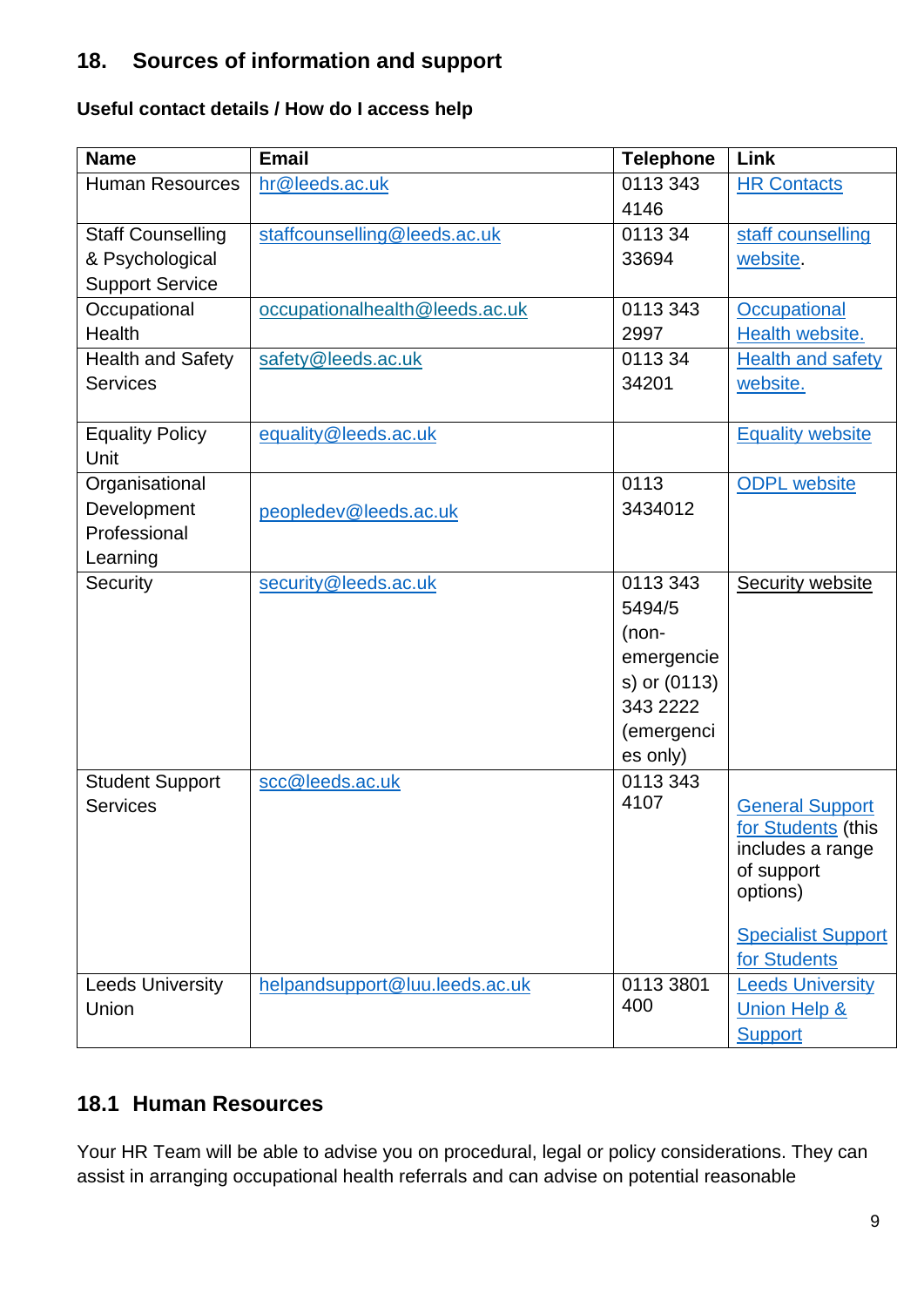adjustments that may be applicable in the circumstances. For more information visit the HR [website.](http://hr.leeds.ac.uk/)

## **18.2 Staff Counselling and Psychological Support Service**

The Staff Counselling and Psychological Support Service can provide personal consultation counselling and coaching to individuals who are experiencing stress, distress or psychological challenges, enabling them to function more effectively. They can also provide specific professional support and tools to enable those in leadership and management roles to deal with any particular psychological and professional challenges associated with their roles. For further details visit the [staff counselling website.](http://wsh.leeds.ac.uk/info/134/staff%20counselling%20and%20psychological%20supportcontact)

## **18.3 Occupational Health**

The Occupational Health team can provide specialist advice about an employee's fitness for work and advice on potential adjustments to the workplace and or working arrangements that will enable a member of staff to return to, or remain in, the workplace. Managers requiring this information should discuss arrangements for an Occupational Health referral with HR. For further details about our services visit the [Occupational Health website.](http://wsh.leeds.ac.uk/info/132/occupational%20health%20service)

## **18.4 Health and Safety Services**

Health and Safety colleagues are able to provide general advice and guidance to line managers in relation to risk assessments, but where issues at work have been identified as potentially contributing to mental ill health, colleagues in HR and Occupational Health will also need to be involved when considering relevant support. Further information is available on the [Health](http://wsh.leeds.ac.uk/wsh/info/131/health_and_safety) and Safety [website.](http://wsh.leeds.ac.uk/wsh/info/131/health_and_safety)

## **18.5 Equality Policy Unit**

The Equality Policy Unit can provide advice, guidance and support to managers on a wide range of equality related matters or signpost colleagues or managers to relevant organisations.

The University also has a range of staff networks and these can help colleagues raise issues in a safe environment. Staff Networks exist for LGBT, BME, Muslim, Women, and / or Staff Disability and Mental Health.

Contact details for EPU support or the Staff Networks are available on the [Equality website.](https://equality.leeds.ac.uk/)

## **18.6 Trade Unions**

The Trade Union representatives can provide advice and support on procedural issues and can accompany staff to formal meetings.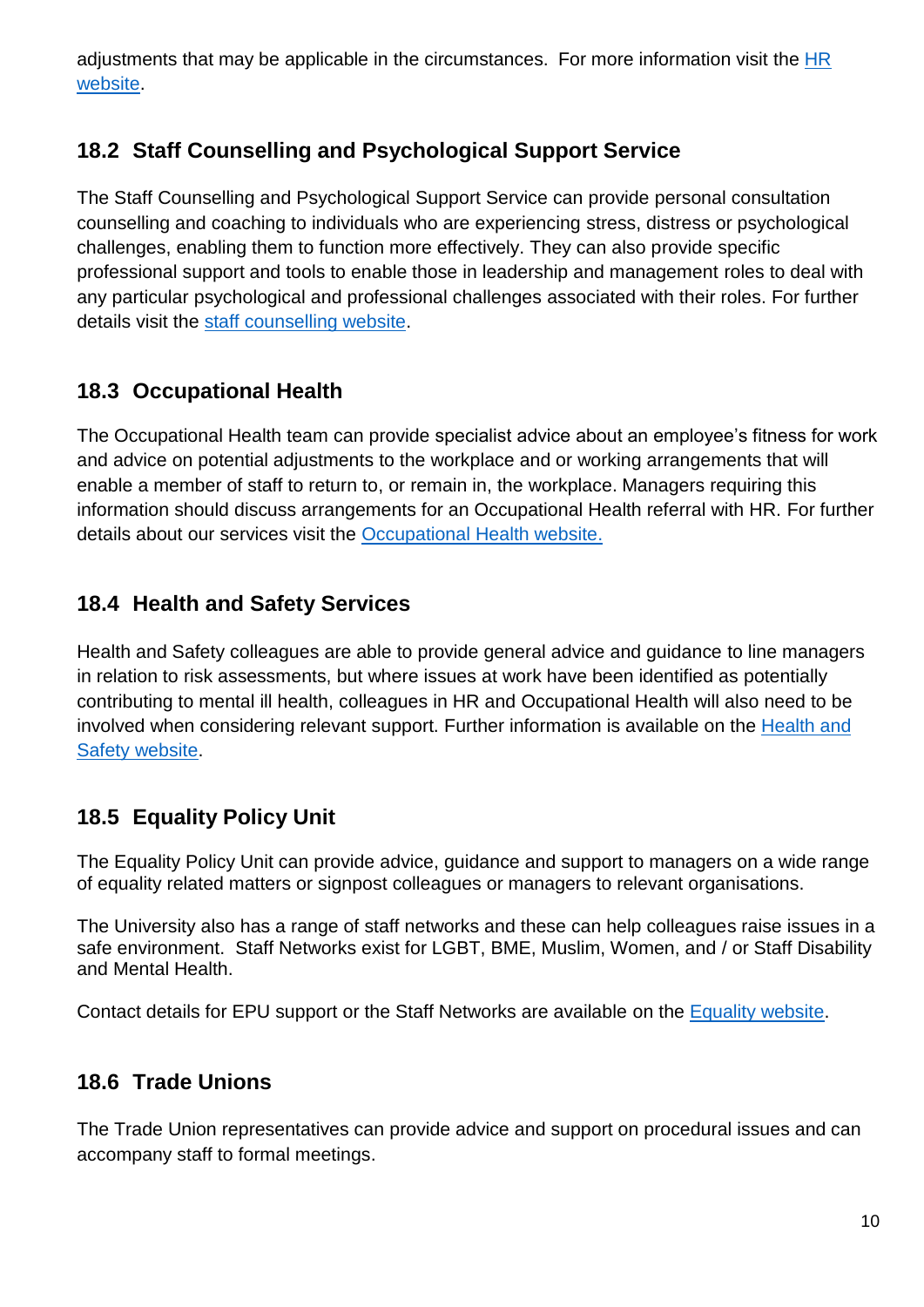## **18.7 Organisational Development Professional Learning**

The Organisational Development Professional Learning team deliver a suite of personal resilience training further details are available on the [ODPL website:](https://peopledevelopment.leeds.ac.uk/)

## **19. Reference / related documents**

- [Health and Safety Policy](http://wsh.leeds.ac.uk/info/137/health_and_safety_policy/125/health_and_safety_policy)
- [Managing Work Related Stress](http://hr.leeds.ac.uk/info/34/support_and_wellbeing/39/managing_stress_at_work) Policy
- [Leadership Excellence Behaviours](https://www.sdduonline.leeds.ac.uk/behaviours/)
- [Policy on alcohol and substance](http://hr.leeds.ac.uk/info/34/support_and_wellbeing/166/alcohol_and_substance_abuse) abuse
- [Policy on support staff sickness absence](http://hr.leeds.ac.uk/info/38/sickness_absence/41/support_staff_sickness_absence)
- [Policy on sickness absence Academic and Academic related](http://hr.leeds.ac.uk/info/38/sickness_absence/170/academic_academic_related_professional_and_managerial_staff_sickness_absence) staff.
- [Health and Safety Executive Stress Management Standards](http://www.hse.gov.uk/stress/standards/)
- [Policy on Dignity and Mutual Respect](http://hr.leeds.ac.uk/info/34/support_and_wellbeing/24/dignity_and_mutual_respectalcohol_and_substance_abuse)
- Crisis Support Information document

### **20. External sources of information and support**

- [NHS](https://www.nhs.uk/)
- [NHS Choices](http://www.nhs.uk/livewell/mentalhealth)
- [Mood zone](https://www.nhs.uk/conditions/stress-anxiety-depression/)
- **•** [Mental Health Foundation](https://www.mentalhealth.org.uk/)
- [Mind](https://www.mind.org.uk/)
- [Rethink](https://www.rethink.org/)
- [Sane](http://www.sane.org.uk/)
- [Time to Change](https://www.time-to-change.org.uk/)
- [Mood zone](https://www.nhs.uk/conditions/stress-anxiety-depression/)
- [Remploy](https://remploy.co.uk/)
- [Access to work](https://www.gov.uk/access-to-work)
- [The International Stress Management Association](https://isma.or.uk/)
- [Health and Safety Executive website](https://www.hse.gov.uk/)

#### **Document control**

| <b>Document Owner</b>   | Director of Health and Safety Services |
|-------------------------|----------------------------------------|
| <b>Effective date</b>   | October 19                             |
| <b>Document version</b> | Version 1                              |
| <b>Review date</b>      | March 2020                             |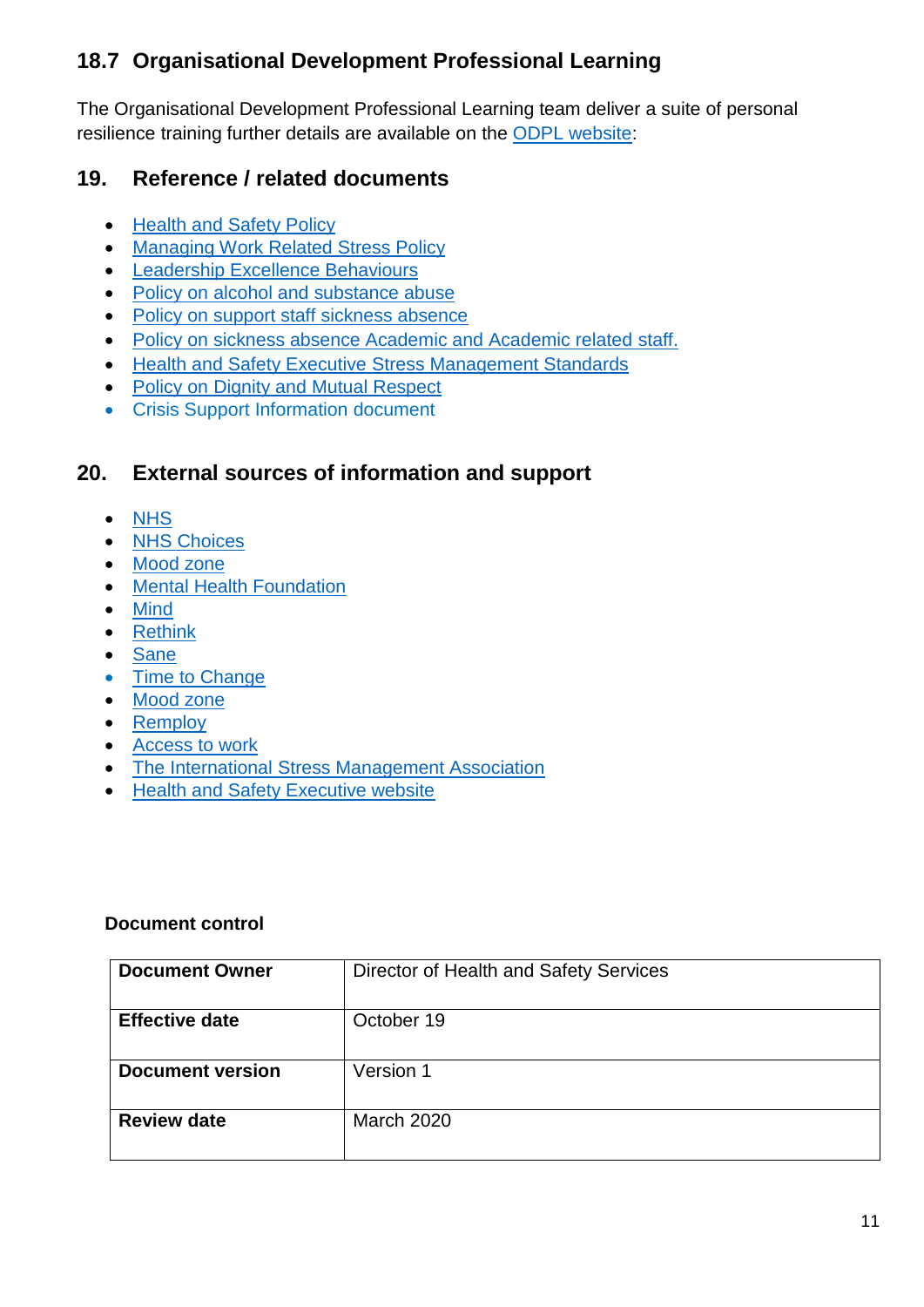#### **Glossary - Appendix 1**

The following definitions are used in this guidance:

#### **Mental Ill Health**

The term "mental ill health" covers a range of conditions and symptoms, ranging from a mild condition, for example mild depression and anxiety to more serious and enduring conditions such as bi-polar disorder, psychosis and schizophrenia.

#### **Work Related Stress**

The Health and Safety Executive defines stress as the adverse reaction people have to excessive pressure or other types of demands placed on them at work. For further details about the management standards visit the [HSE website](http://www.hse.gov.uk/pubns/wbk01.htm)

#### **Disability**

A physical or mental impairment that has a substantial and long term adverse effect on a person's ability to carry out normal day to day activities as per Equality Act 2010.

#### **Reasonable Adjustments**

Reasonable adjustments are changes to the work environment that allow people with a disability to work safely and productively. Under the Equality Act 2010 'disability' includes physical, psychological or neurological disease or disorder illness, whether temporary or permanent.

#### **Long term adverse effect.**

In the context of disability, long term is typically a condition that lasts or is expected to last 12 months or more.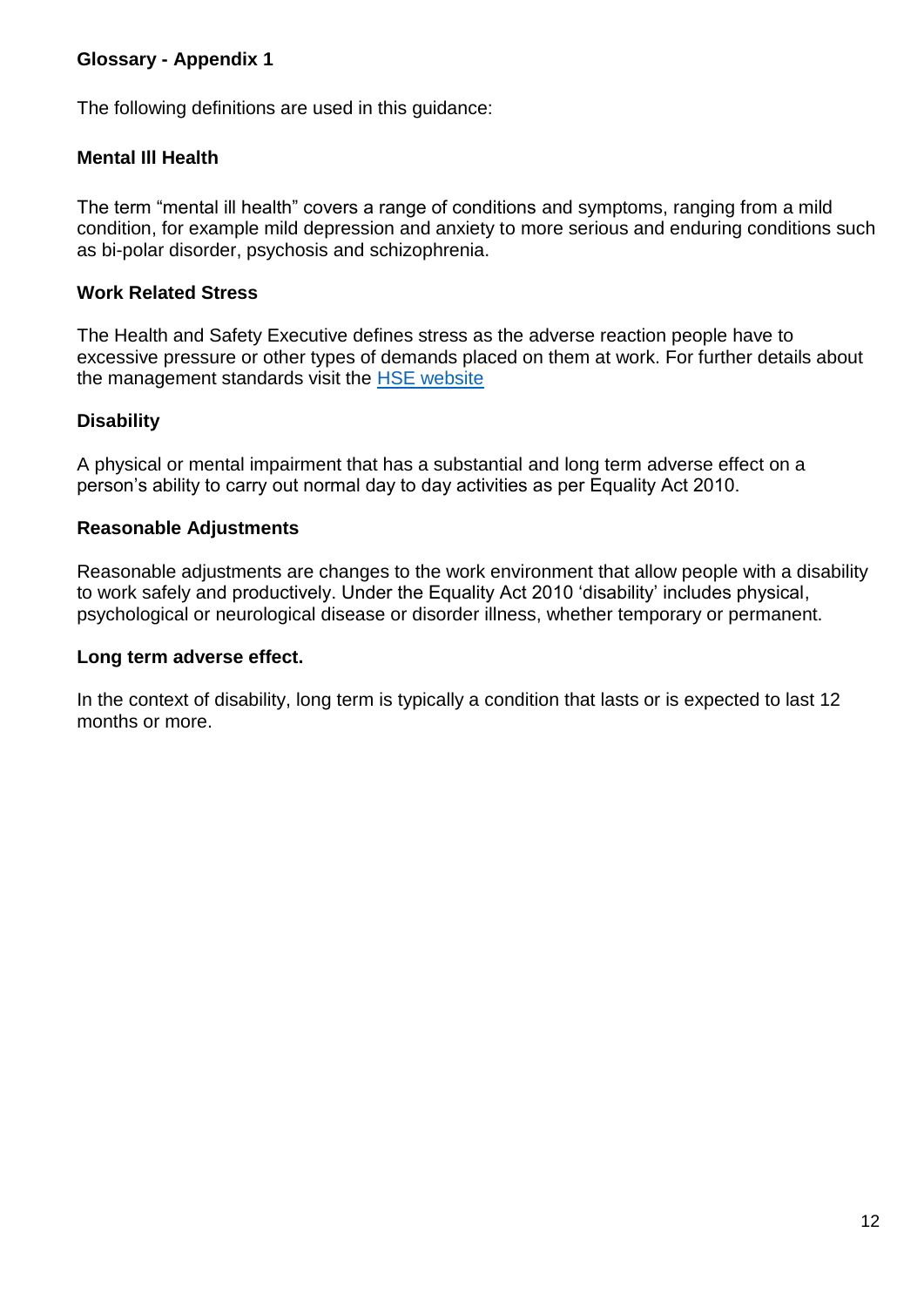## **Managers Do's and Don'ts - Appendix 2**

| <b>Managers are expected to</b>                                                                                                                                                                                                                                                              | <b>Managers are not expected to</b>                                                                                                                      |
|----------------------------------------------------------------------------------------------------------------------------------------------------------------------------------------------------------------------------------------------------------------------------------------------|----------------------------------------------------------------------------------------------------------------------------------------------------------|
| To observe confidentiality within certain<br>boundaries explaining that it may be<br>necessary to share some information with<br>HR/OH.                                                                                                                                                      | Have all the answers or be able to solve the<br>problem if the issues are outside of their remit<br>e.g. relate to personal/non work related<br>matters. |
| Make a judgement as to the level of risk and<br>decide whether they are able to deal with the<br>issue effectively.<br>Should sign post employees needing support<br>to out of hours options/services where<br>appropriate. Please refer to section 17.                                      | Be available outside of their normal working<br>hours.                                                                                                   |
| If you are the best person to deal with the<br>matter make time to meet and discuss the<br>issue and explore support that may be needed<br>as soon as possible.                                                                                                                              | Disclose their personal email, mobile or home<br>phone numbers.                                                                                          |
| Listen and involve the individual in discussions<br>regarding support that may be required. Be<br>approachable and create an environment that<br>encourages open and honest discussion.<br>Include the individual where possible in<br>decisions about the support that will be<br>required. | Be experts on mental health conditions or<br>treatments.                                                                                                 |
| Establish how the issue is impacting on the<br>individual when at work and identify what<br>would help them and if there are any specific<br>triggers.                                                                                                                                       | Ignore the issue as matters may deteriorate if<br>no support is required.                                                                                |
| Find out if this is an underlying clinically<br>diagnosed condition                                                                                                                                                                                                                          | Meet with the member of staff's GP                                                                                                                       |
| Undertake return to work interviews following<br>an absence and ascertain if support is<br>required.                                                                                                                                                                                         | Disclose details to others without appropriate<br>consent.                                                                                               |
| Seek advice from Human Resources and<br>Occupational Health and make appropriate<br>adjustments.                                                                                                                                                                                             |                                                                                                                                                          |
| Observe any actions agreed as part of stress<br>management action plan. Signpost to other<br>professional services or sources of support.                                                                                                                                                    |                                                                                                                                                          |